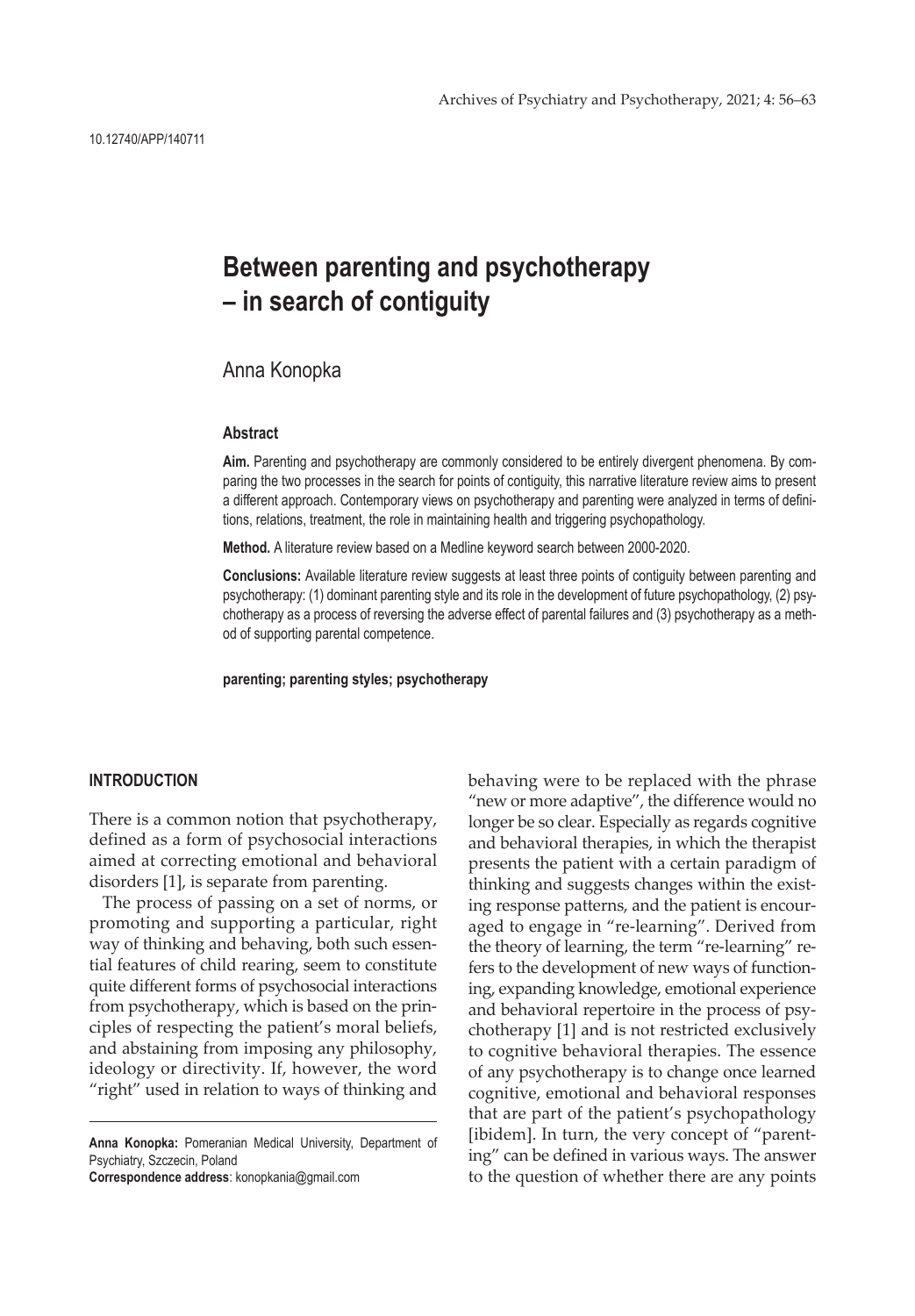of contact between parenting and psychotherapy depends therefore to some extent on both the adopted definition of parenting and the school of psychotherapeutic thought with which it is to be compared. Clinical experience in the field of psychiatry and psychotherapy of children and adolescents as well as adults clearly indicates the key role of parental interactions in shaping and reinforcing both the desired, adaptive behaviors on the one hand, and problematic ones on the other. Evidence abounds that even a slight change in caregiver behavior can significantly improve the management of a child's symptoms. In relation to adults, parenting is usually discussed in retrospect, with an emphasis on parenting styles in the family of origin or role models represented by significant persons from the past. Does this mean that the process of upbringing is limited only to childhood and adolescence? Or is it restricted only to the child-parent (guardian, significant person) or child-teacher/mentor relationship? How does the upbringing process one was subjected to in childhood and adolescence contribute to their present functioning, if at all? And can it also take place in the later stages of life? This paper is an attempt to tackle all above questions. The literature review it was based on included selected psychological literature and publications available in the Medline database, with the use of the following search terms: parenting, parenting and psychotherapy, parenting styles. The obtained evidence base and theoretical background constitute a good starting point for considerations concerning when the upbringing process ends and to what extent the process of change in psychotherapy is similar to the change resulting from parent-child interactions.

## **Parenthood and parenting – problems with definitions**

The emergence of a close emotional bond between a child and the mother, father or any other primary caregiver is the moment when the child's psychosocial development begins. In his theory of psychosocial development, Eric Erikson described the first stage thereof as the period when the infant, through interactions with caregivers who provide food, warmth, and comfort of physical closeness, develops a basic sense

of trust in the environment or (in the event these basic needs are not satisfied) – basic distrust [2]. According to Bowlby's attachment theory, early interactions with caregivers trigger creation of memory structures which determine patterns of expectations towards future social interactions – ie. attachment styles *(secure, anxious, ambivalent)* [ibidem]. The above theories describe the parent/ caregiver-infant relationship, ie. the earliest stages of parenthood. Parenting, understood as a set of planned activities aimed at shaping attitudes and teaching specific behaviors, starts later, but plays an important role in encouraging the development of both healthy and adaptive as well as maladaptive attitudes and characteristics. Psychotherapy aims to recreate these original relationships with primary caregivers in order to recognize their effect on the patient's present functioning and provide a corrective emotional experience to replace dysfunctional patterns.

Psychological definitions of parenting understood as planned, conscious endeavors aimed at shaping human personality according to an assumed, specific pattern, including cognitive, moral, aesthetic and organizational/social values (...) [3] intertwine with those describing the process in more general terms emphasizing the collective effect of all environmental factors on one's development and behavior [4], or the process of developing moral, intellectual, artistic and physical qualities that remain within a child's potential [5]. The term "parenting" is more commonly found in the field of pedagogy and child rather than general or clinical psychology. In academic textbooks, the term appears in the history of psychological thought or developmental psychology sections, mostly in relation to parenting styles [2, 6], while it is much less frequent in the subject indexes of clinical psychology or adult psychopathology textbooks [7, 8], which may come as somewhat of a surprise, as the links between parenting and potential development of broadly understood psychopathology seems to be of paramount importance. Doubts concerning the correct understanding of the term "parenting" may be partly due to linguistic and cultural differences. For example, in the English language, the terms applied to refer to nurture or child rearing, such as: *parenthood* – "the state of being a parent," *parenting* – "the process of caring for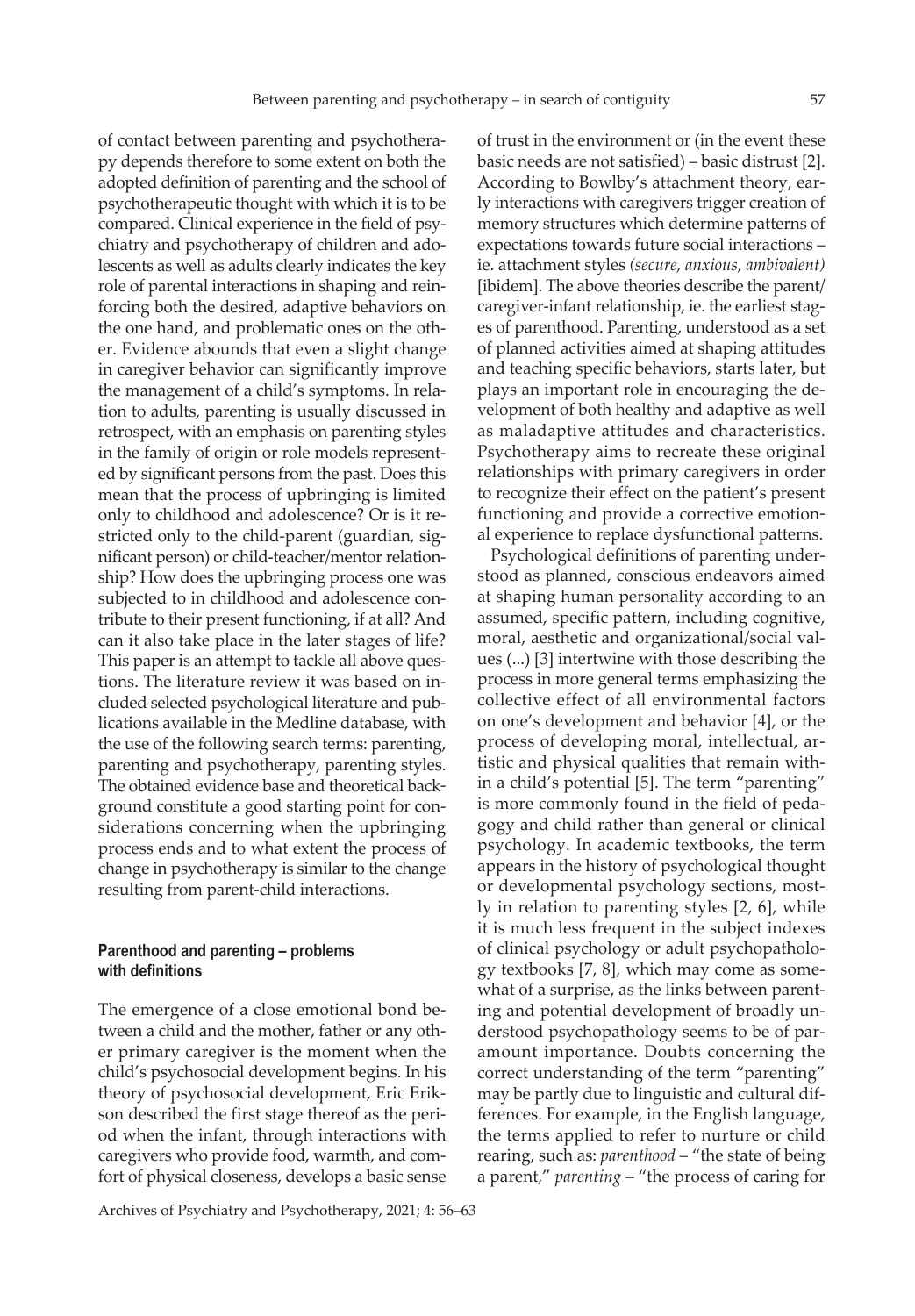your child or children," and *upbringing* – "the way in which a child is cared for and taught how to behave while it is growing up" [9], are frequently used interchangeably. In the Polish language, however, the two terms, ie. "parenthood" and "parenting," have slightly different meanings. The Polish pedagogical dictionary defines the term parenting as a consciously organized social activity based on the relationship between the educator and the child, the purpose of which is to trigger intended changes in the personality of the child. These changes include both the cognitive-instrumental domain, related to the ability to acquire knowledge about the surrounding world and to influence it, as well as the emotional-motivational domain, which consists in shaping the child's approach towards the world and other people, their beliefs and attitudes, system of values and purpose in life [10]. Although the emotional context in which the "educational" messages are "passed on" is of key importance and although this context is not necessarily the result of any premeditated organizing, behaviors triggered instinctively, under the influence of emotions, and not necessarily consciously and purposefully, do not fit into the above definition. It also seems that Polish literature definitions of parenting place more emphasis on "*instilling principles and values; or personality shaping*" rather than "*providing care and attention*". One of the most accessible and the closest to the Englishlanguage definition of the word "parenting" can be found in "A Different Dictionary of the Polish Language", published by PWN, which conveys that if we have raised a child, providing them with care until they have become independent, we have instilled in them certain values, rules of conduct, coexistence with other people, etc. (...) [11]. Hence, the adopted definitional approach towards the term *parenting*, depending on the emphasis on its various components, may affect its perception as completely different vs. convergent with the process of psychotherapy.

## **The role of parenting in the development of health and psychopathology**

For the proper course of development in childhood, a certain balance is necessary between the

child's emerging abilities, their strive for autonomy, initiative and sense of competence, as well as parental need to protect them and desire to control their behavior [6]. In the literature on cognitive-behavioral psychotherapy, the upbringing process is recognized as one of the factors affecting formation of key beliefs about oneself, the world, and other people, which in turn determine either healthy or maladaptive functioning. The way people internalize adverse experiences plays a key role in shaping beliefs about themselves, the world and others, thus determining the development of both health and psychopathology [12]. Much attention has been devoted to the study of the effect of maltreatment, family pathology and trauma on personality development. Although the links between all these phenomena seem obvious, the subject of this paper is limited to the analysis of the effect of parenting. Found among the factors essential for the proper development of a child, parenting style is understood in cognitive and behavioral terms as a particular belief system and a resulting set of parental actions and behaviors towards the child. Research on the role of parenting is based on its typology, including four different parenting styles: *authoritarian*  (assuming strict control of children's attitudes and behaviors), *authoritative* (including clear rules of conduct, but combined with emotional warmth and understanding), *permissive* (stressfree, accepting upbringing, devoid of requirements and control) and *uninvolved* (lack of control resulting from the parent's total concentration on their own rather than the child's needs). Other sources propose three main styles: *democratic*, *autocratic* (strict vs kind), and *liberal* (loving vs unloving), with an additional one – *inconsistent* [13, 14]. There are numerous reports on the effects of the dominant parenting styles on mental health or dysfunction in adults [15, 16]. The authoritative (democratic) style is mostly mentioned as conducive to healthy development. Research indicates that compared to the authoritarian or liberal unloving style, it is also significantly less likely to correlate with depressive symptoms [17] and aggressive behaviors in children and adolescents [18-20], and proves to be a protective factor against substance abuse by adolescents [21-23]. The authoritarian style is most likely associated with the risk of devel-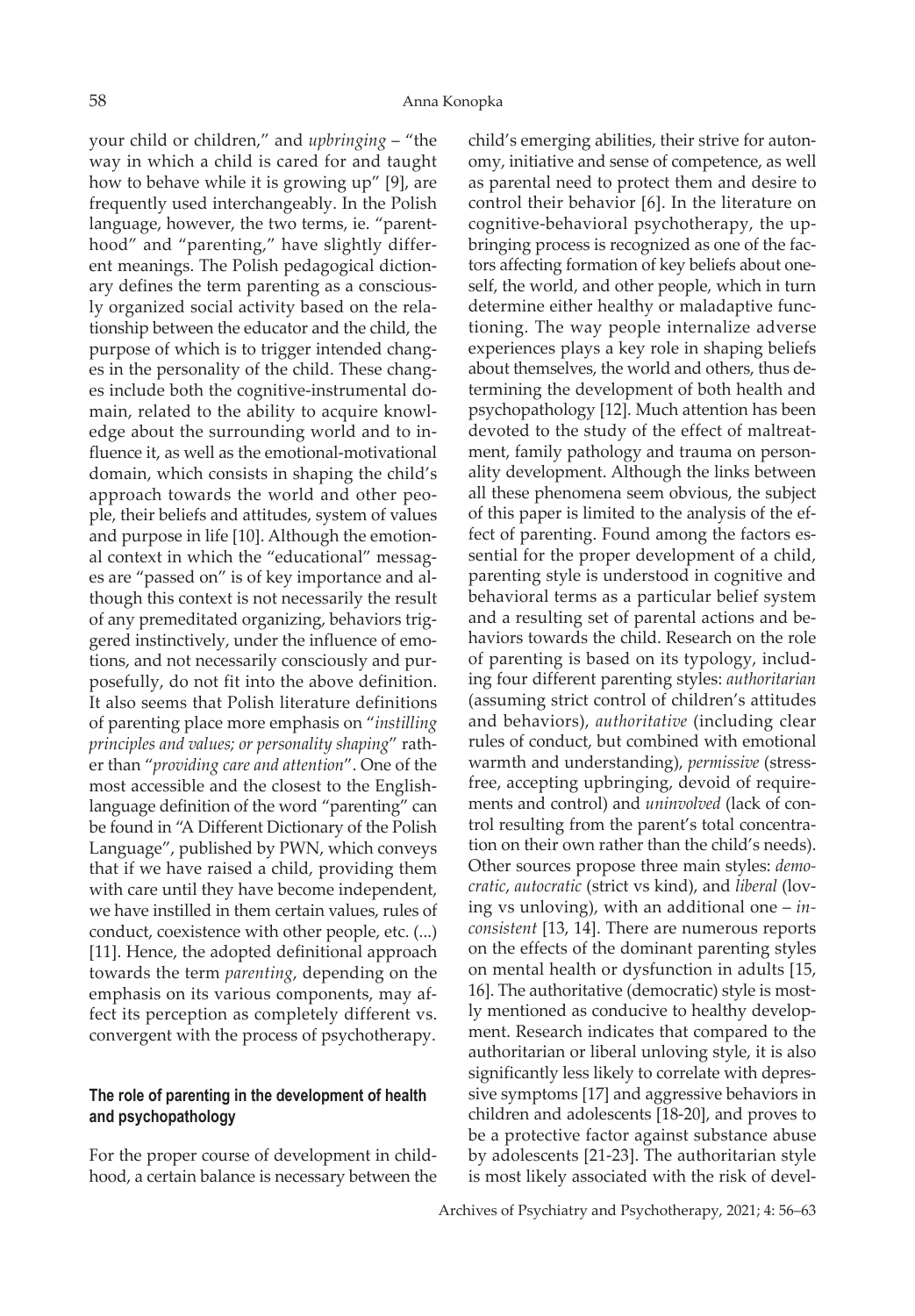oping psychopathology, especially when manifested by mothers. High levels of maternal control over emotional expression in their children is sometimes associated with the risk of developing anxiety disorders or a tendency to social isolation later in life [24, 25]. Studies on young adults suggest that those who reported greater perceived maternal control experienced more severe anxiety symptoms and showed greater difficulty in emotion regulation, compared to those whose mothers manifested lower levels of emotional control [24, 26]. Numerous reports indicate a relationship between eating disorders in girls and authoritarian, over-controlling maternal parenting [27-30]. Other studies found a link between paternal liberal unloving style and an elevated tendency to aggressive behaviors in boys [19]. Available evidence strongly suggests a protective role of the authoritative (democratic) parenting and the negative role of the authoritarian and permissive styles in shaping aggressive behaviors in children and adolescents [31]

## **The supporting effects of psychotherapy on parental competence and parenting**

Parental responses to children's behavior and emotional expression are a key element in shaping their ability to regulate emotions. There is a wide range of situations in which the stress level related to provision of care and parenting may either periodically or permanently exceed parental coping abilities, paving the way for depressive symptoms or an overly controlling or aggressive attitude towards the child. The Medline search of studies on "parenting and psychotherapy" provides quite a large database of research on the effect of selected psychotherapeutic techniques on the development of parental competence supporting the mental well-being of both parents and children. Research on the effectiveness of therapeutic interventions for parents of children with a chronic illness, such as diabetes or cancer, confirmed the effectiveness of *Problem Solving Therapy*, supporting adaptive behaviors in parents [32]. Researchers emphasize that *Parental Management Training* should be a fundamental element of support for parents of children with behavioral problems [33]. Results of a study on a group of 125 mother-infant dy-

ads demonstrated the effectiveness of Interpersonal Therapy in alleviating depressive symptoms in the mothers, which was also associated with a permanent improvement in the quality of their relationships with their children and more adaptive perceptions of their temperaments [34]. In recent years, there has been a growing interest in *Mindfulness-Based Cognitive Therapy*, which involves learning to focus on the present (instead of worrying about the future or over-focusing on the past), consciously experiencing internal and external stimuli in the present and breathing exercises. Derived from this approach, mindful parenting training involves the use of interventions that help parents respond to their children's behavior in a less impulsive and non-biased manner, and see their needs more clearly. Numerous studies confirm the positive effect of mindfulness training on parental functioning at various stages of parenthood. Among other things, research suggests the effectiveness of the above interventions in reducing stress and depressive symptoms as well as maintaining maternal well-being both before and in the early postpartum period [35-39].

There has been much interest in the effects of mindfulness training on parental fitness in caregivers of children with special educational needs, e.g. due to attention deficit and hyperactivity disorder, autism spectrum disorder or other impairments of emotional and behavioral control. Research on the use of mindfulnessbased interventions in children and their parents suggests their effectiveness in alleviating parental distress, correcting self-control deficits and shaping the ability to regulate emotions in children with ADHD, ASD, somatic diseases and other disabilities [40-46].

## **Psychotherapy as a reversal of adverse experiences in relationships with significant others, including the upbringing process**

Existing schools of psychotherapy differ in terms of their approach to building therapeutic alliance, the therapist's transparency and directivity, session structure, stress on conscious or unconscious processes, meeting inner childhood needs of the patient/client or strengthening their "inner adult". The very language they use (pa-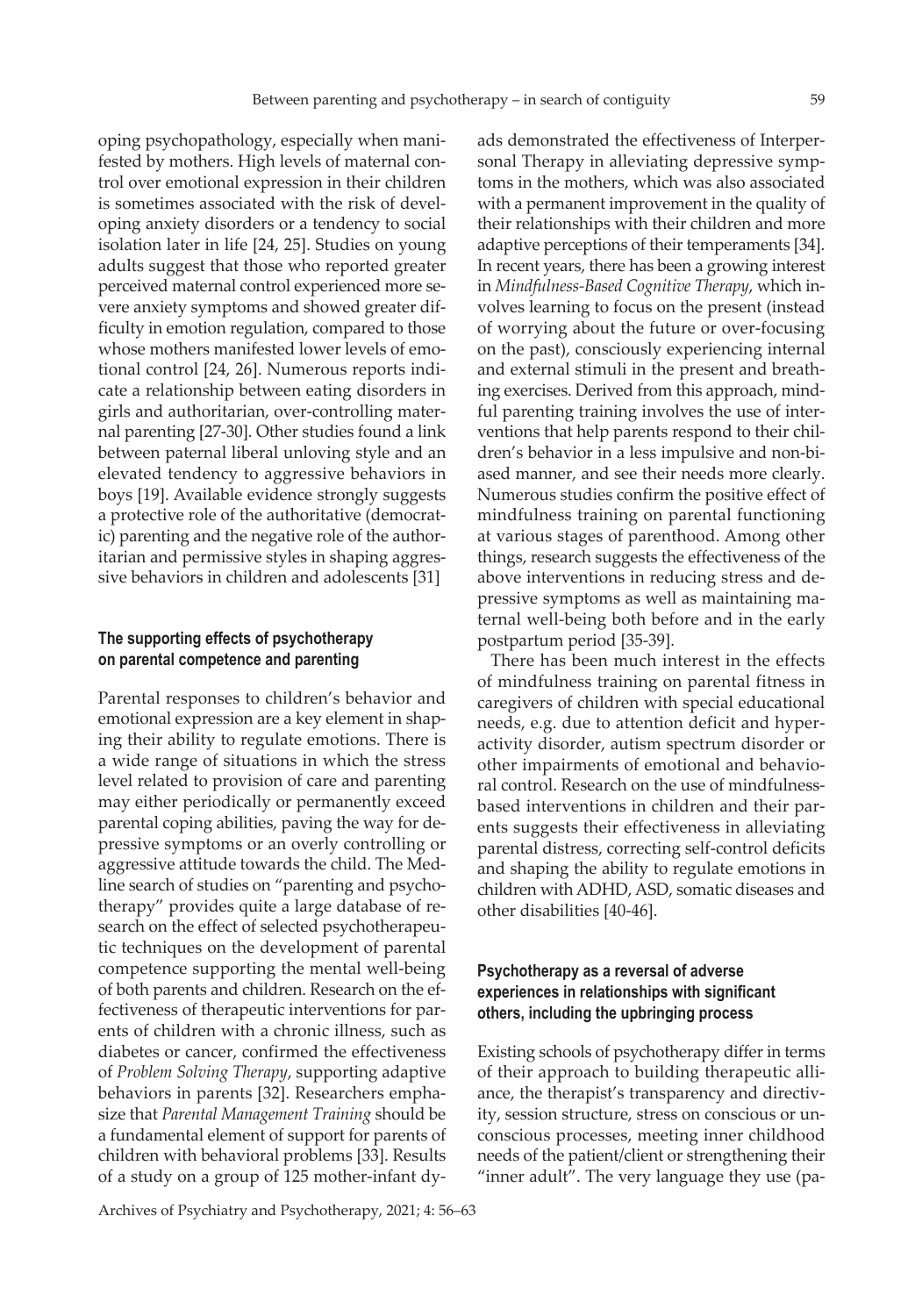tient vs client) determines the scope of partnership in the therapeutic relationship. Despite all this diversity, research on psychotherapy confirms its effectiveness, regardless of the applied methods [47]. In the literature of the subject, it is argued that regardless of the theoretical approach, when working with the patient, all therapists basically do the same thing [48]. Based on the patient's narrative, their current functioning and history, a cognitive-behavioral psychotherapist examines their irrational assumptions and internalized rules of conduct, which are then analyzed, assessing their role in dysfunctional behavior or psychopathology, and subjecting them to verification and functional cognitive restructuring. Although it is through the use of different techniques and emphasis on unconscious drives, a psychodynamic psychotherapist actually follows the same direction, enabling the patient to gain insight into the mechanisms underlying the development of their psychopathology and to acquire new skills for healthy functioning. In either case, psychotherapy involves interactions promoting change from the disturbed emotional and behavioral responses towards more adaptive ones, more in sync with the requirements of reality and thus more effective. Points of contact with the upbringing process/parenting can be found at the intersection of the past and the present – where dysfunctional beliefs, cognitive distortions and rules of conduct, as well as the patient's behavioral strategies, protective behaviors, and finally (to include the psychodynamic approach) defense mechanisms, reflect specific interactions, ideas and role models considered to have been passed on to them by their parents and caregivers. Importantly, parents may communicate these messages either in a "conscious and purposeful" manner (which puts them closer to the more typical definitions of parenting), or, by adopting specific attitudes and behaviors towards the child, express them inadvertently, in a more automatic and unconscious fashion (which corresponds to the broader category of "parenthood"). In the framework of schema therapy, integrating the assumptions of cognitive, behavioral, psychodynamic and Gestalt orientations, the role of the therapist is explicitly referred to as "limited reparenting". Following this approach, particular attention is given to the patient's early

maladaptive schema, which are deemed responsible for the emergence of destructive patterns in response to failure to satisfy their childhood needs. In theory, a schema is a learned early response to an emotional experience with significant people, which is then replicated in adulthood. Young distinguished sixteen schemas that are based on five domains of unmet needs. Thus, traumatic experiences associated with a threatening, violent, or emotionally cold family environment can result in a destructive pattern of "abandonment/instability" – favoring the development of borderline personality, or "defectiveness/shame" – fundamental to the development of avoidant personality. On the other hand, relationships with overprotective, emotionally over involved, enmeshed caregivers may result in the formation of schemas based on a belief that they are not competent and helpless, such as, for example, "dependence/incompetence" schema – paving the way to the development of dependent personality, or "enmeshment/undeveloped self" conducive to reenactment of emotional entanglement in future relationships. There is evidence to support the effectiveness of schema therapy in patients with personality disorders, especially severe and chronic types, eg. borderline personality disorder [49]. The essence of therapeutic interventions is an active and directive approach, aimed not only at the patient's insight into the sources of their psychological problems, but directed at a permanent change at the cognitive, emotional, interpersonal and behavioral level. In addition to typical cognitive and behavioral interventions, consisting in the restructuring of dysfunctional beliefs and behavioral change, schema therapy also uses experiential techniques, such as visualizations to recreate relationships with parents or caregivers in order to enable insight into experienced emotions and their sources, thus providing space for corrective emotional experience. The relationship the therapist establishes with the patient, ie. "limited reparenting", aims to correct destructive emotional patterns with significant persons from the past. The therapist thus becomes a "better parent," who partially and symbolically satisfies the patient's unmet childhood needs and becomes an ally in freeing them from destructive patterns [50]. In the psychoanalytical and psychodynamic approach, it is the patient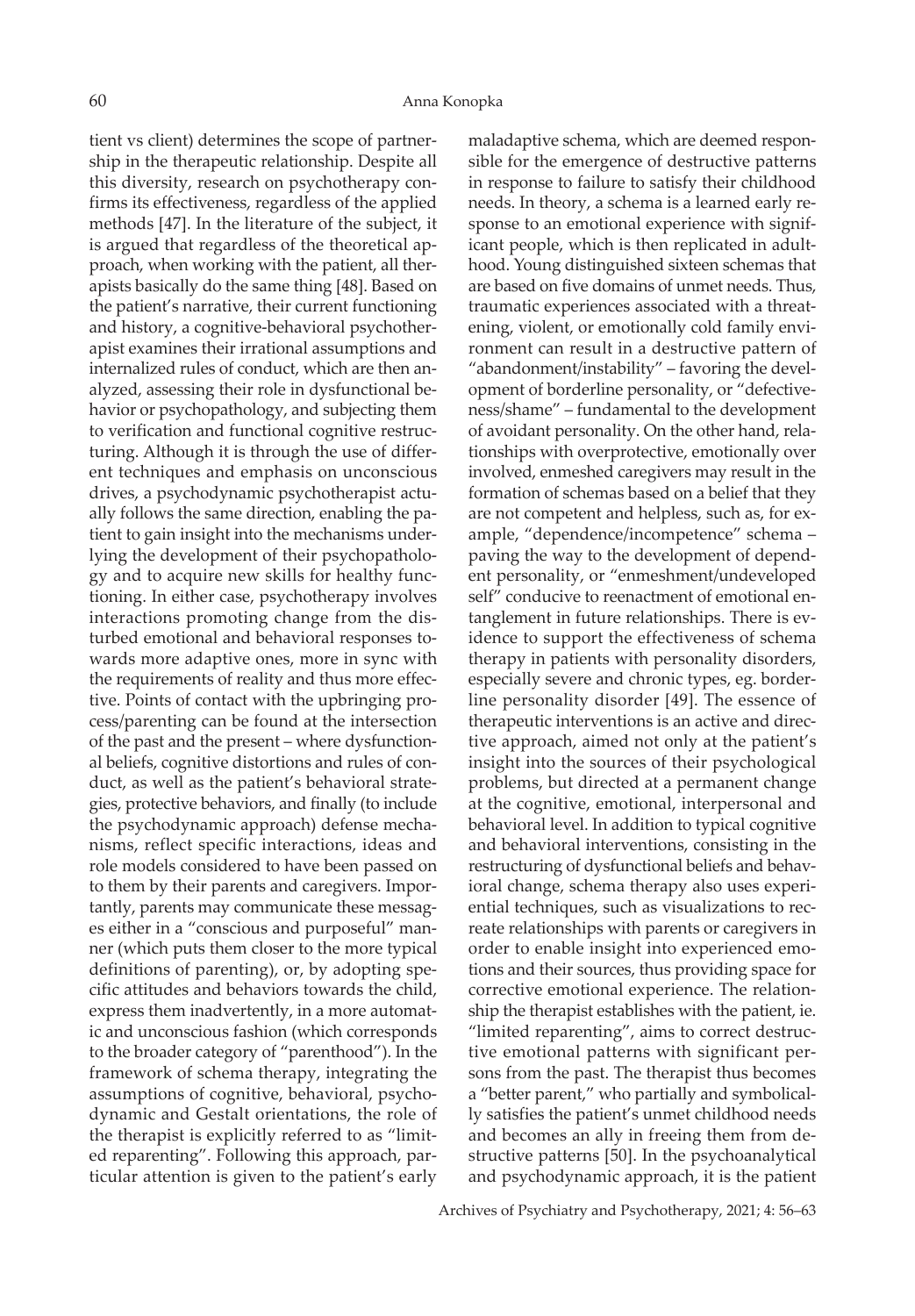who, through transference, puts the therapist in the role of a parent, and assigns to him or her the traits, attitudes, and motivations thereof (or of another important person from the past), all the while adopting attitudes similar to those they have learned to adopt and manifest towards said parent (or another significant person). In response, and due to countertransference, the psychotherapist may unknowingly trigger behaviors similar to those of the patient's parents, e.g. take responsibility for their decisions or rebuke and reprimand. Mostly detrimental in its nature, such entering the role of an overprotective or punitive parent or emulating a character from the patient's past, if recognized and subjected to supervision, may be a valuable source of information about the mechanisms governing the patient's functioning and provide material for further analysis. Apart from giving ground for analysis and understanding of entrenched schemas, the phenomenon of transference enables the patient to experience emotions and feelings accumulated in past relationships with significant persons, mainly parents, in the present relationship with the therapist, and to receive attention, patience and understanding that used to be lacking. Thus, the therapist becomes a better, more patient parent, in relation to whom past situations can be corrected, new, corrective experiences can be acquired, and (to use cognitivebehavioral terminology) cognitive restructuring in terms of dysfunctional beliefs concerning relationships with significant persons can be performed.

#### **CONCLUSION**

With all the variety of psychotherapeutic approaches, as well as divergences in the definition of parenting, both of these processes seem to intersect in a number of different areas. Both consist in repeated interpersonal interactions, partly consciously planned and implemented based on previously established assumptions, and partly performed through unconscious and unplanned triggering of certain attitudes and behaviors. In both cases, the purpose of these consciously planned interactions is to teach adaptive ways of thinking and behaving to foster proper development and well-being. Likewise, in both pro-

impulsively or instinctively (e.g. aggressive reactions of a parent or therapist's countertransference) may result in the development or exacerbation of psychopathology in the child or the patient. The place where psychotherapy meets parenting is therefore precisely in the area of psychopathology. What we tend to hold on to are the ways we perceive and understand the world, other people and ourselves, establishing patterns of functioning that can be healthy and adaptive, or disturbed and conducive to suffering. Regardless of the theoretical orientation, in the process of diagnosing, forming hypotheses and working through the patient's problems, the psychotherapist in one way or another touches the subject of their past relationships in the family of origin, including parenting styles, contributing to the emergence of specific disorders. The role of the therapist is to recognize these determinants and then provide corrective experience to shift away from previous dysfunctional or insufficient parental interactions. It therefore seems safe to say that by fostering a change in perception of the world, supporting acquisition of new qualities, attitudes and behaviors, the psychotherapist always, to some extent, enters the role of a "better parent", which is another point of contact between parenting and psychotherapy. Evidence from research on psychotherapy and parenting allows, above all, to indicate effective psychotherapeutic interventions to improve the quality of parent-child relationship and the competences of caregivers in support of the upbringing process. Most contemporary research available on Medline relates to Parenting Skills Training and Mindfulness techniques.

cesses, the interactions triggered unconsciously,

#### **REFERENCES**

- 1. Aleksandrowicz J. Psychoterapia. Podręcznik dla studentów, lekarzy i psychologów. Wydawnictwo Lekarskie PZWL 2000; p.11
- 2. Zimbardo PG. Gerring RJ. Psychologia i życie. PWN 2012; p. 438–448
- 3. Szewczuk W. (red) Słownik psychologiczny. Wydanie drugie. Wiedza Powszechna; Warszawa 1985; p.347.
- 4. Reber AS. Słownik psychologii. Wydawnictwo Naukowe Scholar; Warszawa 2000; p.841.
- 5. Sillamy N. Słownik psychologii. 1994, Wydawnictwo "Książnica"; p. 328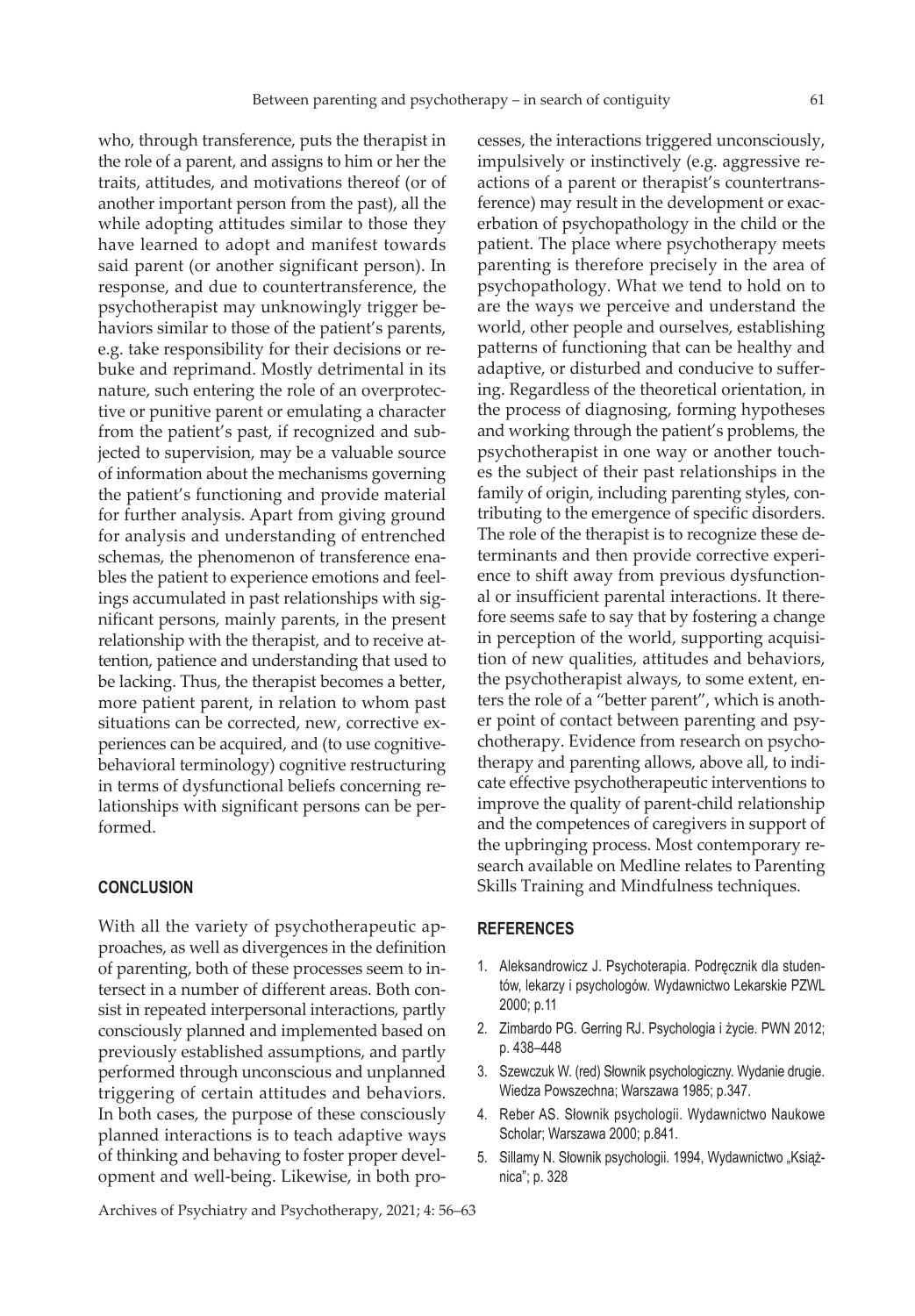- 6. Strelau J, Doliński D. Psychologia akademicka, podręcznik. GWP 2015; s.88 i 135, v. 2 p.211–214.
- 7. Sęk H. red. Psychologia kliniczna. t. 1 i 2, Wydawnictwo Naukowe PWN; Warszawa 2013.
- 8. Cierpiałkowska L. Psychopatologia. Wydawnictwo naukowe Scholar; 2016
- 9. Hornby AS. Oxford advanced Learner's Dictionary of Current English. Fifth edition. Oxford University Press. 1995.
- 10. Okoń W. Nowy słownik pedagogiczny. Warszawa 2007.
- 11. Bańko M. (ed.) Inny słownik języka Polskiego PWN. Wydawnictwo Naukowe PWN; Warszawa 2000 p.1075.
- 12. Aafjes-van Doorn K, McCollum J, Silberschatz G, Snyder J. Assessing internalized beliefs: Development of the Pathogenic Belief Scale. Dev. Psychopathol.2020 Feb; 24:1–13. doi: 10.1017/S0954579419001615.
- 13. Ostafińska-Molik B, Wysocka E. Style wychowania w rodzinie pochodzenia w percepcji młodzieży. Przegląd Pedagogiczny. 2014; 2:213–234
- 14. Ryś M. Systemy rodzinne. Metody badań struktury rodziny pochodzenia i rodziny własnej. Centrum Metodyczne Pomocy Psychologiczno – Pedagogicznej MEN, Warszawa, 2001.
- 15. Konopka A, Rek-Owodziń K, Pełka-Wysiecka J, Samochowiec J. Parenting style in family and the risk of psychopathology. Postep. Hig. Med. Dosw. 2018; 72: 924–931
- 16. Wysocka E, Ostafińska-Molik B. Zaburzenia przystosowania młodzieży a style wychowania w rodzinie. Pedagogika Społeczna. 2015; t.14, 4:55–79.
- 17. King KA, Vidourek RA, Merianos AL. Authoritarian parenting and youth depression: Results from a national study. J. Prev. Interv. Community. 2016; 44: 130–139.
- 18. Yahav R. The relationship between children's and adolescents' perceptions of parenting style and internal and external symptoms. Child Care Health Dev. 2006; 33: 460–471.
- 19. Walęcka Matyja K. Rola struktury rodziny w kształtowaniu cech osobowości facylitujących funkcjonowanie na rynku pracy. In: Golińska L, Bielawska – Batorowicz E. Rodzina i praca w warunkach kryzysu.; 2011. 129-140.
- 20. García DA, García T, Barreiro-Collazo A, Dobarro A, Antúnez A.Parenting Style Dimensions As Predictors of Adolescent Antisocial Behavior. Front. Psychol. 2016; 7: 1–9.
- 21. Shakya HB, Christakis NA, Fowler JH. Parental Influence on Substance Use in Adolescent Social Networks. Arch. Pediatr. Adolesc. Med. 2012; 166: 1132–1139.
- 22. Stone AL, Becker LG, Huber AM, Catalano RF. Review of risk and protective factors of substance use and problem use in emerging adulthood. Addict. Behav. 2012; 37:747–745.
- 23. Berge J, Sundell K, Öjehagen A, Håkansson A. Role of parenting styles in adolescent substance use: results from a Swedish longitudinal cohort study. BMJ Open., 2016; 6: 1–9.
- 24. Goger P, Rozenman M, Gonzalez A. The association between current maternal psychological control, anxiety symp-

toms, and emotional regulatory processes in emerging adults. J Behav Ther Exp Psychiatry. 2020 Sep;68:101563. doi: 10.1016/j.jbtep.2020.101563. Epub 2020 Feb 21. PMID: 32145580; PMCID: PMC7214129.

- 25. Lin H, Harrist AW, Lansford JE, Bates JE, Dodge KA. Adolescent social withdrawal, parental spychological; control, and parental knowledge across seven years: A developmental cascade model. J. Adolec, 2020; 81: 124–134.
- 26. Eun JD, Paksarian D, He JP, Merikangas KR. Parenting Style and Mental Disorders in a Nationally Representative Sample of US Adolescents. Soc. Psychiatry Psychiatr. Epidemiol . 2018 Jan;53(1):11-20.
- 27. Jáuregui Lobera I., Bolaños Ríos P., Garrido Casals O.: Parenting styles and eating disorders. J. Psychiatr. Ment. Health. Nurs., 2011; 18: 728–735
- 28. Mushquash AR., Sherry SB.Testing the perfectionism model of binge eating in mother-daughter dyads: a mixed longitudinal and daily diary study. Eat. Behav. 2013; 14: 171–9
- 29. Zubatsky M, Berge J, Neumark-Sztainer D.Longitudinal associations between parenting style and adolescent disordered eating behaviors. Eat.Weight. Disord., 2015; 20:187– 94.
- 30. Krug I, King RM, Youssef GJ, Sorabji A, Wertheim E.H, Le Grange D, Hughes EK, Letcher P, Olsson CA. The effect of low parental warmth and low monitoring on disordered eating in mid-adolescence: Findings from the Australian Temperament Project. Appetite, 2016; 105: 232–241.
- 31. Masud H, Ahmad MS, Cho KW, Fakhr Z. Parenting Styles and Aggression Among Young Adolescents: A Systematic Review of Literature. Community Mental Health Journal, 2019 Aug;55(6):1015-1030. doi: 10.1007/s10597-019- 00400-0.
- 32. Eccleston C, Fisher E, Law E, Bartlett J, M Palermo T.M. Psychological interventions for parents of children and adolescents with chronic illness. Cochrane Database Syst. Rev. 2015 Apr 15;4(4):CD009660. doi: 10.1002/14651858. CD009660.pub3.
- 33. Colalillo S, Johnston C. Parenting Cognition and Affective Outcomes Following Parent Management Training: A Systematic Review. Clin Child Fam Psychol Rev. 2016 Sep;19(3):216-35.doi: 10.1007/s10567-016-0208-z.
- 34. Handley E.D, Michl-Petzing L.C, Rogosch F.A, Cicchetti D, Toth S.L. Developmental cascade effects of interpersonal psychotherapy for depressed mothers: Longitudinal associations with toddler attachment, temperament, and maternal parenting efficacy. Dev. Psychopathol. 2017 May;29(2):601- 615. doi: 10.1017/S0954579417000219.
- 35. Dimidjian S, Goodman SH, Felder JN, Gallop R, Brown AP, Beck A. Staying Well During Pregnancy and the Postpartum: A Pilot Randomized Trial of Mindfulness-Based Cognitive Therapy for the Prevention of Depressive relapse/recurrence. J. Consult. Clin. Psychol. 2016 Feb;84(2):134-45.doi: 10.1037/ccp0000068. Epub 2015 Dec 14.